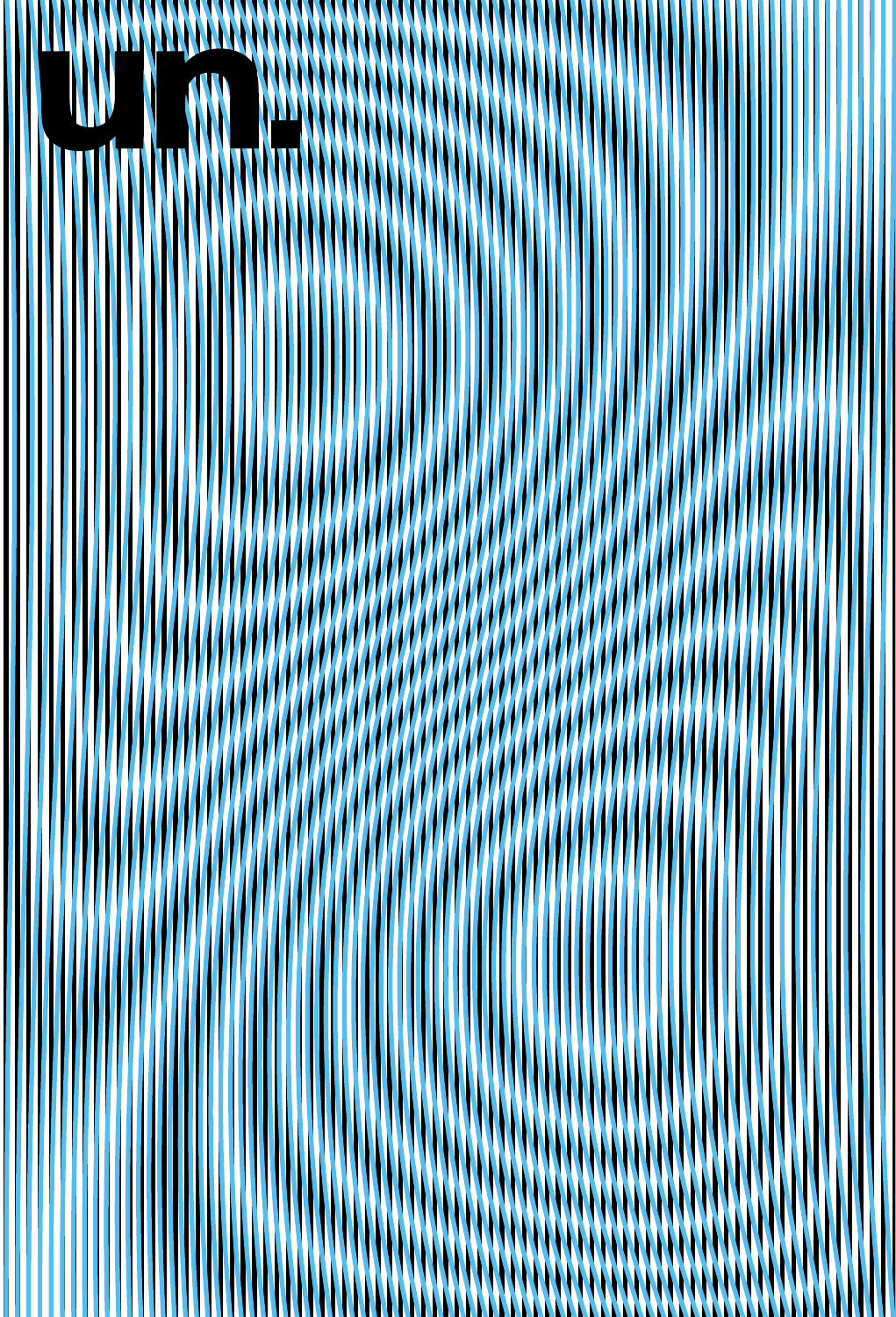**EDITORIAL** 

Kyla McFarlane & Patrice Sharkey

3

# **articles**

WALKING IS NOT A MEDIUM, IT'S AN ATTITUDE

Liang Luscombe  $\epsilon$ 

### art-architecture Esther Anatolitis

 $\mathbf{r}$  $\mathbf{Q}$ 

### Do Leave MeThis Way… Keith Haring's difficult presence in Collingwood

Andrew Atchison

36

#### The Aboriginal Tent Embassy: aliens on Australia's doorstep Sven Knudsen

 $62$ 

Architecture on the fringes of legality: Santiago Cirugeda & Kyohei Sakaguchi Jason Workman

98

# **collaborations**

# Baptist Place: Three Responses

Jan Bryant, Katie Lee & Nigel Smith 40

Suspension Test for Three Voices Adrien Allen, Hélène Frichot & Bridie Lunney

82

# **interviews**

Art.Architecture.Yurt Tom Melick interviews David Harris 26

Exhuming the Archive: Interviewwith Rossella Biscotti David Homewood 56

#### A conversation with Simon Maidment, director of Satellite Art Projects Trent Walter

 $90$ 

### Hammer Time: transcending geography

Tim Hillier

104

# **reviews**

### The space between: Room for plan b

Brad Haylock 14

### Slave Pianos / Punkasila / Pipeline to Oblivion: Three Projects by Danius Kesminas and Collaborators

Dylan Rainforth

30

#### interior architecture

Victoria Duckett 50

mis-design Leon Goh

 $53$ 

### WE ARE HERE. BUT WHO ARE WE, REALLY?

Rebecca Conroy 76

#### Within & Without

Hugh Nichols  $8<sub>0</sub>$ 

# **FOOTSCRAYISM**

Kyle Weise

93

### The Quiet Volume: Ciudades Parralelas

Madeleine Hodge 108

#### catching trucks

Miri Hirschfeld  $110$ 

# **artists' pages**

## Displacement Drawings (1–4) Lachlan Petras

48 / 96

#### Reference Material (Jewellery Box, Jewellery Box #2, Jewellery Box #3) Max Creasy & John Wardle

70

#### Mended Gordon Matta-Clark Nic Tammens

79

# Hotel Drawings Kirsty Hulm

 $\frac{115}{115}$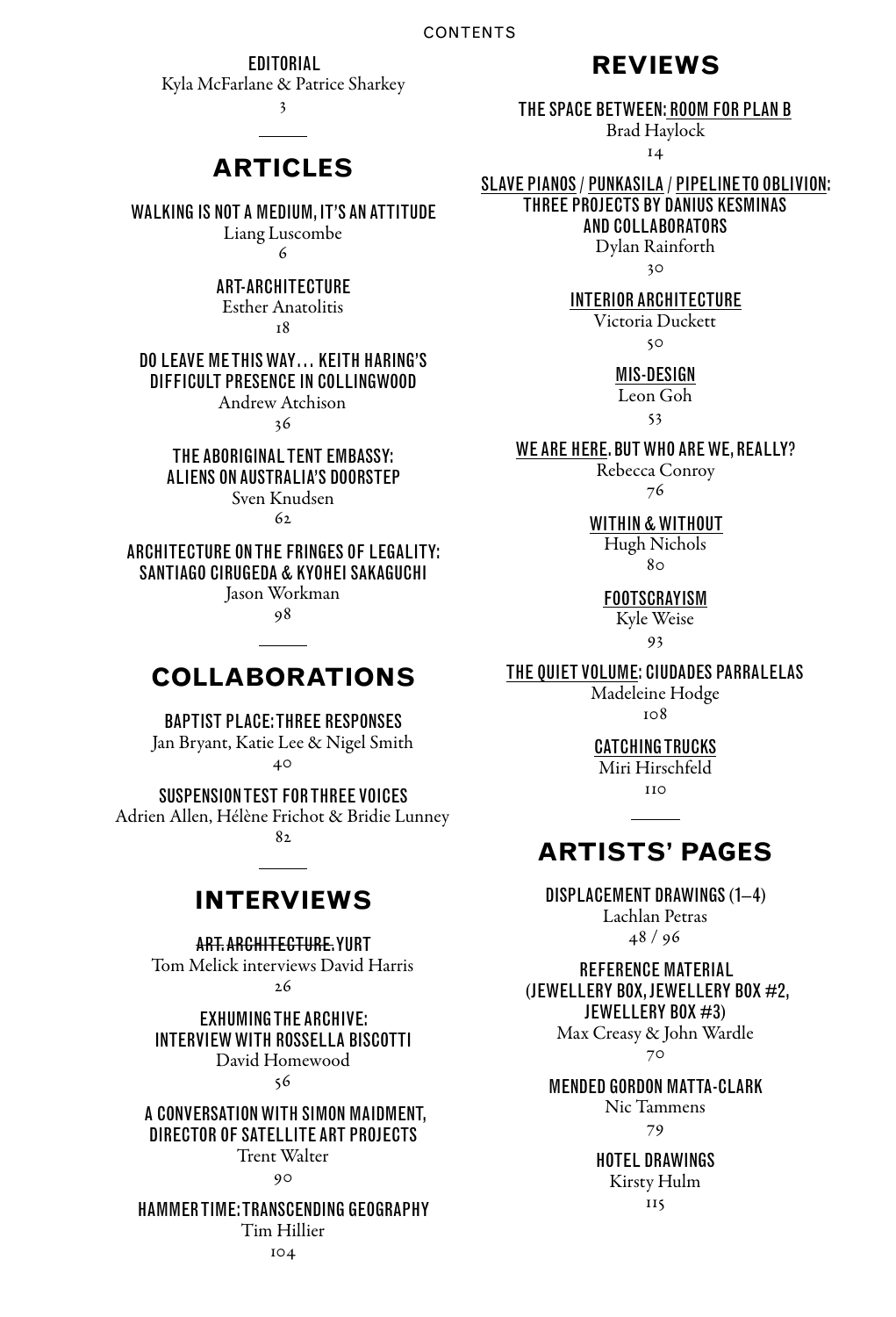un Magazine 5.2 ISSN 1449-6747 (print) ISSN 1449-955X (online)

Published by un Projects Inc.

un Projects PO Box 24085, Melbourne, VIC 3001 admin@unmagazine.org www.unmagazine.org

Editor (issues 5.1 & 5.2) Kyla McFarlane

Sub-editor (issues 5.1 & 5.2) Patrice Sharkey

Project Coordinator Melody Ellis

Designer Brad Haylock

Printing BPA Print Group

Paner Sovereign Offset 250gsm (cover) Sovereign Offset 120gsm (text)

#### Magazine Advisory Committee

Ulanda Blair, Angela Brophy, Amelia Douglas, Tessa Dwyer, Rosemary Forde, Brad Haylock, Phip Murray, Lisa Radford and Zara Stanhope

#### Mentors

Ulanda Blair, Angela Brophy, Jared Davis, Phip Murray and Lisa Radford

#### Board

Annabel Allen (Treasurer), Angela Brophy, Rosemary Forde, Bill Gillies, Brad Haylock, Din Heagney, Phip Murray and Zara Stanhope (Chair)

#### *un Magazine* Supporters

Helen Brack

#### Cover

Nathan Gray outside: *moire study (for un) 1* 2011 inside: *moire study (for un) 2* 2011 digital images courtesy the artist and Utopian Slumps

© Copyright 2011 *un Magazine* and the authors, artists, designers, photographers and other contributors. No part of this publication may be reproduced without permission from the editor and publisher. The opinions expressed in *un Magazine* are those of the contributing authors and not necessarily those of the editor or publisher.

*un Magazine* is assisted by the Victorian Government through Arts Victoria, and by the Australian Government through the Australia Council, its arts funding and advisory body.







Distribution

*un Magazine* is available online from: www.unmagazine.org

Printed copies available from:

*Melbourne* 

Centre for Contemporary Photography, Conical, CraftVictoria, Gertrude Contemporary, Kings ARI, Monash University Museum of Art, Paradise Hills, RMIT School of Art Gallery, VCA Margaret Lawrence Gallery, West Space

*Sydney* Artspace, Firstdraft, ICAN, MOP Projects, Museum of Contemporary Art, The Paper Mill, Performance Space

*Adelaide* Australian Experimental Art Foundation

*Hobart* Contemporary Art Spaces Tasmania, Inflight

*Brisbane* Boxcopy, Gallery of Modern Art Bookstore, Institute of Modern Art

*Perth* Perth Institute of Contemporary Art, Fremantle Arts Centre

*Canberra* Canberra Contemporary Art Space

*Darwin* 24hr Art

*International* The Physics Room (Christchurch), ProQM (Berlin), mzin (Leipzig), Printed Matter (New York), Para/Site (Hong Kong), Section 7 Books (Paris), Raid Projects (Los Angeles)

Kyla and Patrice thank *un Magazine* 5.2's contributors for their creative and critical responses to the issue's editorial focus — and for their grace and patience during the editing process.

We extend our appreciation to the many people that commit significant time, energy and hard work to *un Magazine*: the Advisory Committee; un Projects administrator Melody Ellis; the mentors and the un Projects Board, whose ongoing commitment to the magazine is inspiring. We are grateful to the Board for the opportunity to take the reins of volume 5. We also value the opportunity to collaborate with Brad Haylock (Monash University). We thank him for his expert art direction and design.

Thanks also go to Platform for providing a much-needed production and meeting space, and to Phip Murray and Angela Brophy for proofreading. We are most appreciative of BPA Print Group's quality printing, and extend thanks to K.W.Doggett Fine Paper for their generous support and excellent paper. Finally, thank you to the team at West Space for hosting the launch at their new premises.

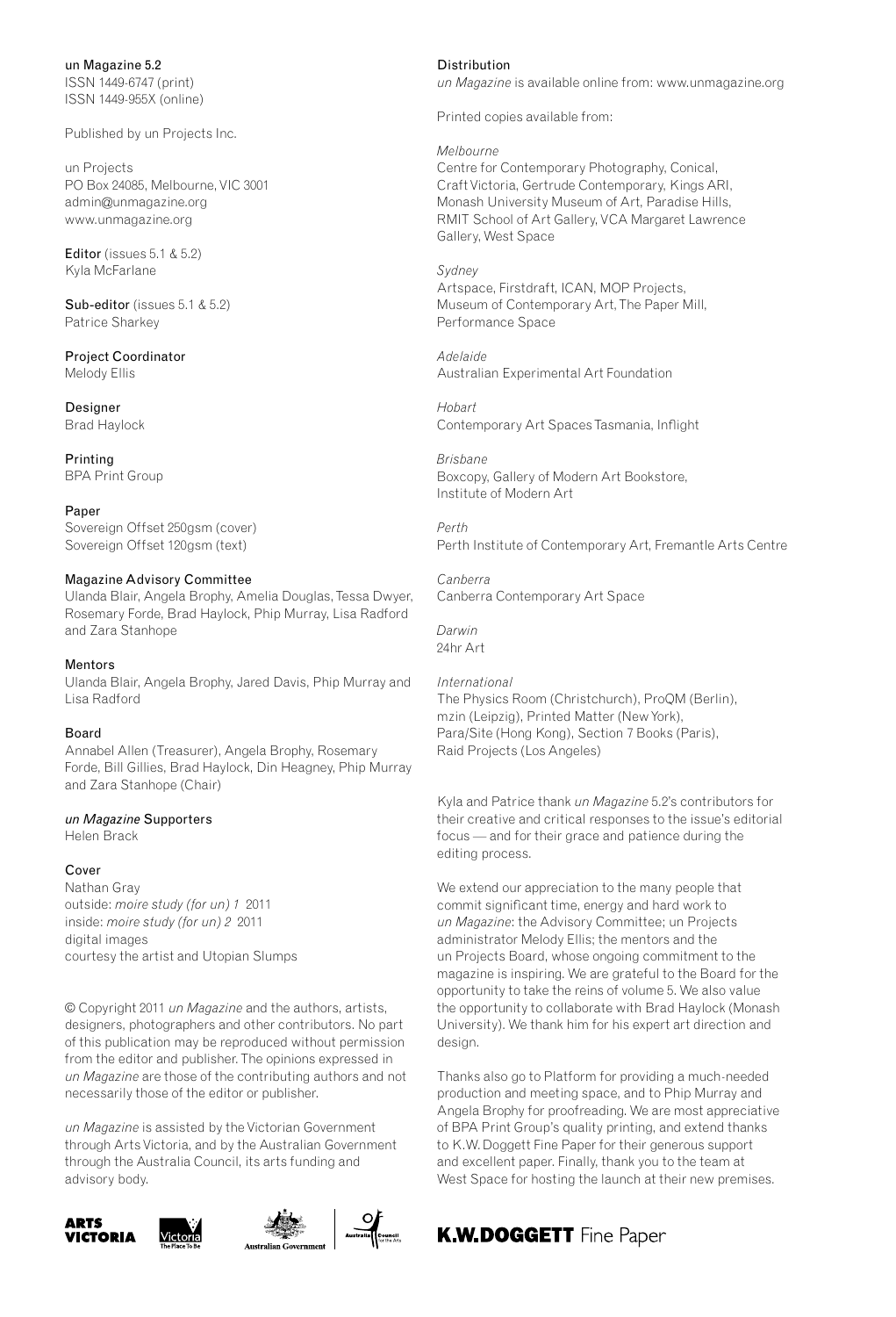

*Interior Architecture* 2011<br>installation view<br>La Trobe University Visual Arts Centre<br>Photo credit: Clare Rae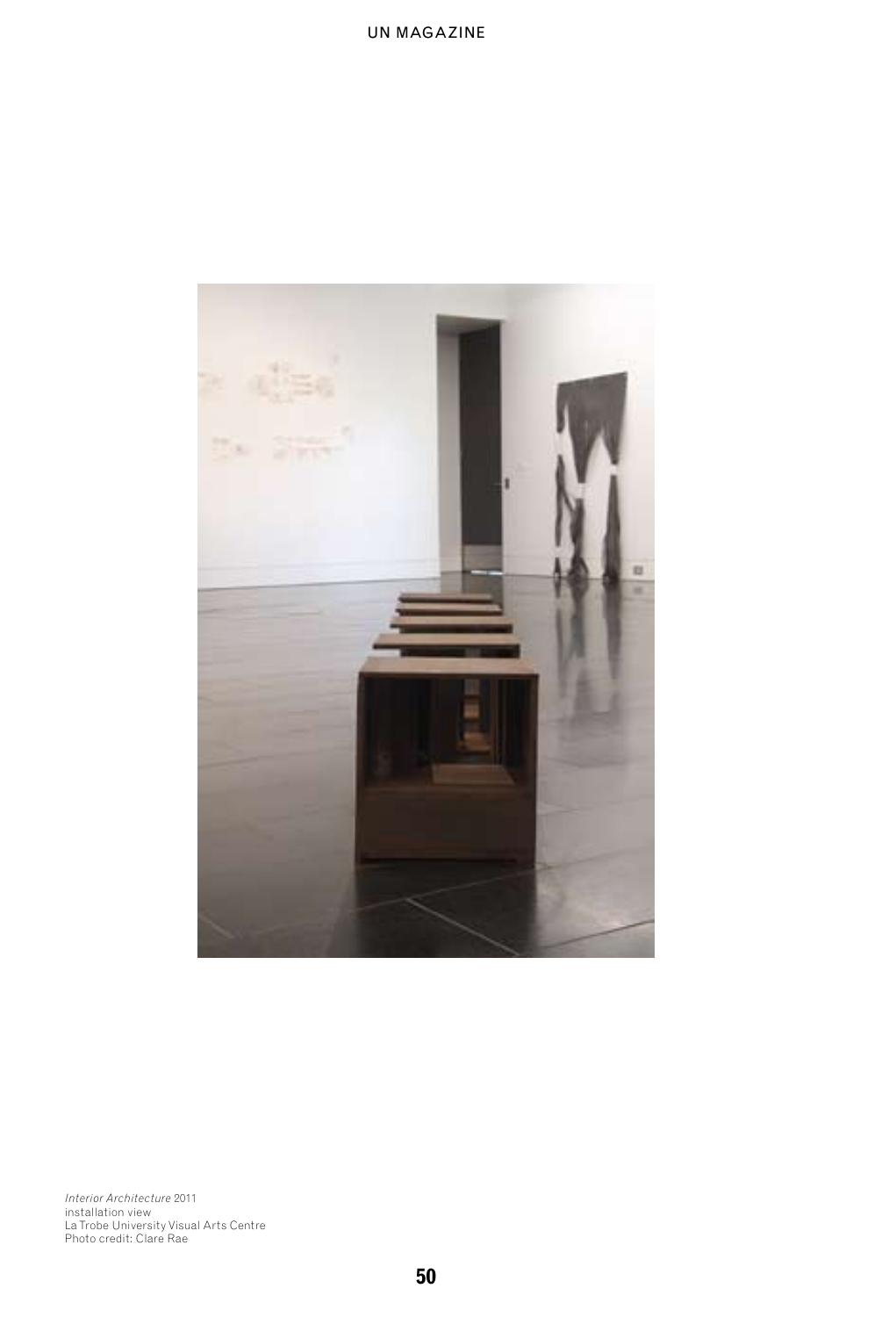# issue 5.2 Interior Architecture La Trobe University Visual Arts Centre, Bendigo June 16 – July 24, 2011 Curated by Caroline Phillips Victoria Duckett

*Interior Architecture* brought together eight very different artists who employed a range of processes and materials in their exploration of the body in space. What was refreshing about this exhibition was the fact that architecture was examined in relation to the lived body of the artist. Since contemporary discussions about architecture tend to either explore its relationship to media or (more concretely) the built versus the natural environment, it was significant that each artist instead examined architecture in the context of their personal experience of space.

Surprisingly, this turn to personal space did not result in a visually disjointed show. The works instead complemented each other. There were the shared hieroglyphic configurations of Kate Just's and Julie Shiels's installations, where a series of sculptural forms invited symbolic — or at least metaphoric — inquiry. There was also the shared suspension of Clare Rae's and Timothy Kendall Edser's bodies in their photographs; the shared grey tendril in Caroline Phillips's foam sculpture and Catherine Evans's inkjet print of the neck of a dead swan; and the shared box-like configuration of Inez de Vega's metal cabinet (opening onto her video) and Mark Friedlander's sculptural cubes (opening onto his hallway). Above all, the works shared a minimalist aesthetic. It was only the red threads encased within Shiels's resin and the coloured tights that Rae wore in two of her

photographs that moved us outside the predominance of white, black and grey.

Within this apparently cohesive minimalist setting, contradictions and contrasts between works emerged. The poetic fragility of Evans's inkjet print, propped on the floor, saw the curved sway of the swan's neck fall into a small sculptural cone of molten clay. This contrasted, most obviously, with Friedlander's low line of heavy steel squares which literally blocked and bound space, suggesting not just physical entrapment but forcing the viewer onto the floor in order to look through it. In a similar fashion, the arresting bleakness of de Vega's black and white video animation, which showed roughly sketched figures linked by a confronting, first-person dialogue about institutional mental health care, was exhibited on a flat screen within the top drawer of a scrappy, medical-type filing cabinet. Such rawness ran counter to the symbolic animation of Just's polished black keys stretching, almost whimsically, across the white gallery wall. Even small details vied with each other: Shiels's red cotton, twisted imperfectly with cotton-wool and held within the moulds of keyhole surgical tools, contrasted with the vertical pull of the wires holding Edser's body in its own 'medical' mould. Finally, Phillips's hanging grey strands were pulled into a trio of entwined ponytails near a corner of the gallery. This work, recalling at once the disordered nonchalance of